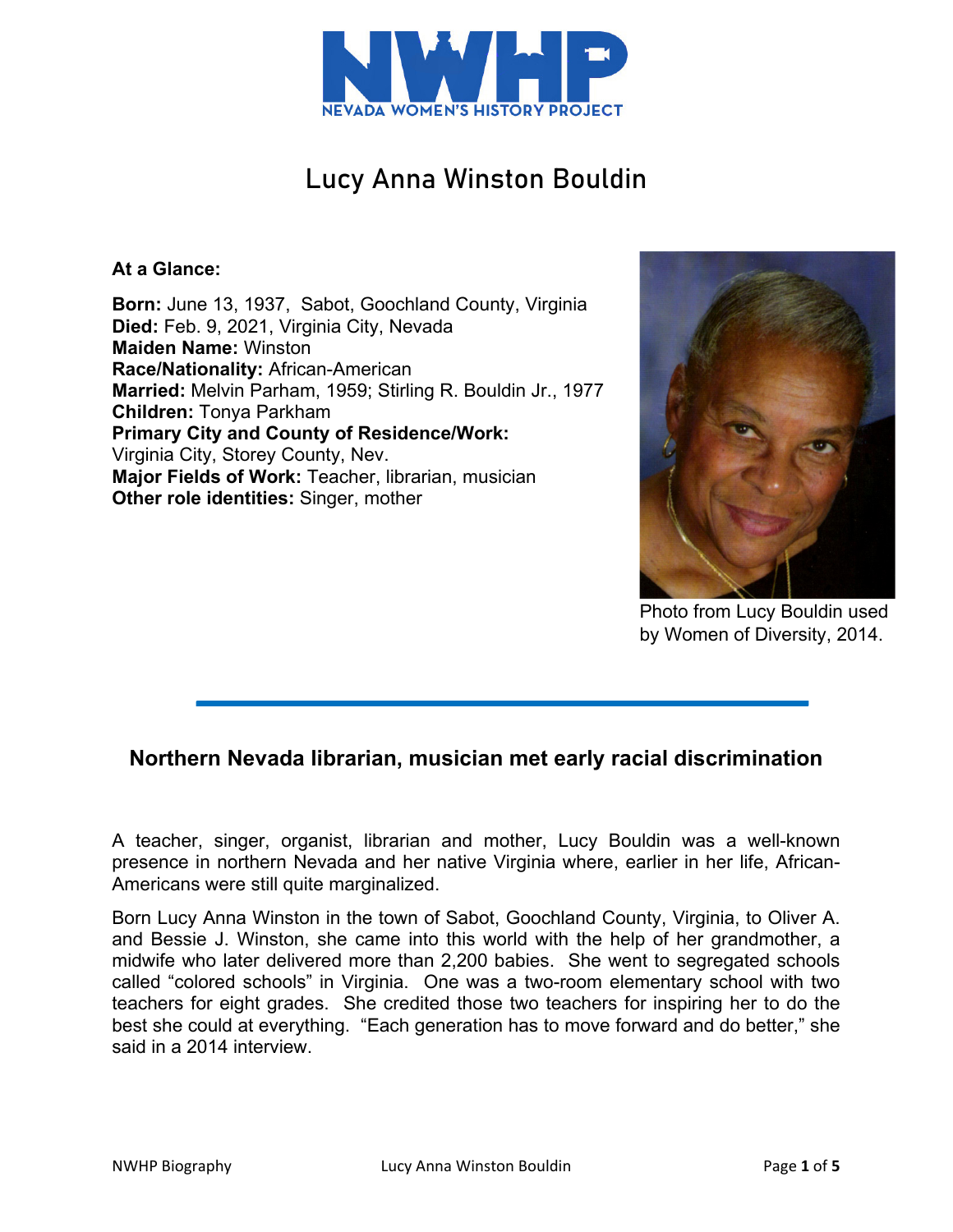She finished high school as valedictorian at age 15 and college at 20 with a degree from Virginia State College in vocal music education. She at first taught at her old high school and then at a school that later fired her and all 72 African-American staffers when the school decided it did not want to abide by desegregation and became an allwhite private school instead.

Lucy moved to Berryville, Va., and it was there that she fell in love with Melvin Parham, who married her and moved her to Washington, D.C. She had her daughter Tonya there in 1960 and worked for the National Symphony Orchestra for two years before returning to teaching, this time in Prince George's County, Maryland. There she made \$300 less per paycheck than the white teachers she worked with. She was an "integration hire" and taught music and physical education at two elementary schools.

She liked to remember two stories from those days: One involved a parent seeing her in the playground one day and exclaiming "Oh, my god, that's a (N-word). What is she doing there?" Bouldin said that fortunately she was in a good mood that day, so she said, "Where? Where?" The parent didn't know what to say to that, and it was never brought up again.

Another involved a child telling her she'd seen Bouldin's car at the grocery store but was surprised because a "colored man" was driving it. When Bouldin told her it was her husband, the child said, "No, it was a colored man." Bouldin later recalled, "At that point I realized that once she had gotten to know who I was, then I was no longer colored. I was like her. I was finally able to convince her that no, it had not been stolen, but was being driven by my husband."

She retired from Prince George County in 1987 on Juneteenth, the day that honors the emancipation of Black Americans and was just made a federal holiday in 2021. She was by then married to Stirling Bouldin, who wanted to move to a place where they'd pay less taxes than they did in Maryland and would be able to gamble more, an activity they both enjoyed. They had traveled to Nevada several times, including to Reno where they had married in 1977. After ruling out Elko ("They didn't have an airport and we love to travel") and Las Vegas ("It was basically one season"), they bought property and built a house in Virginia City Highlands. The Storey County School District was short of substitute teachers, so she was asked to teach there in February 1978. One day the superintendent asked if she could "temporarily" supervise the new Storey County library, which was being located in a new high school. That temporary job ended up running from 1989 to 2012.

Lucy's husband Stirling died in September 1989. He had been a cab driver for 40 years and a volunteer firefighter in the Virginia City Highlands.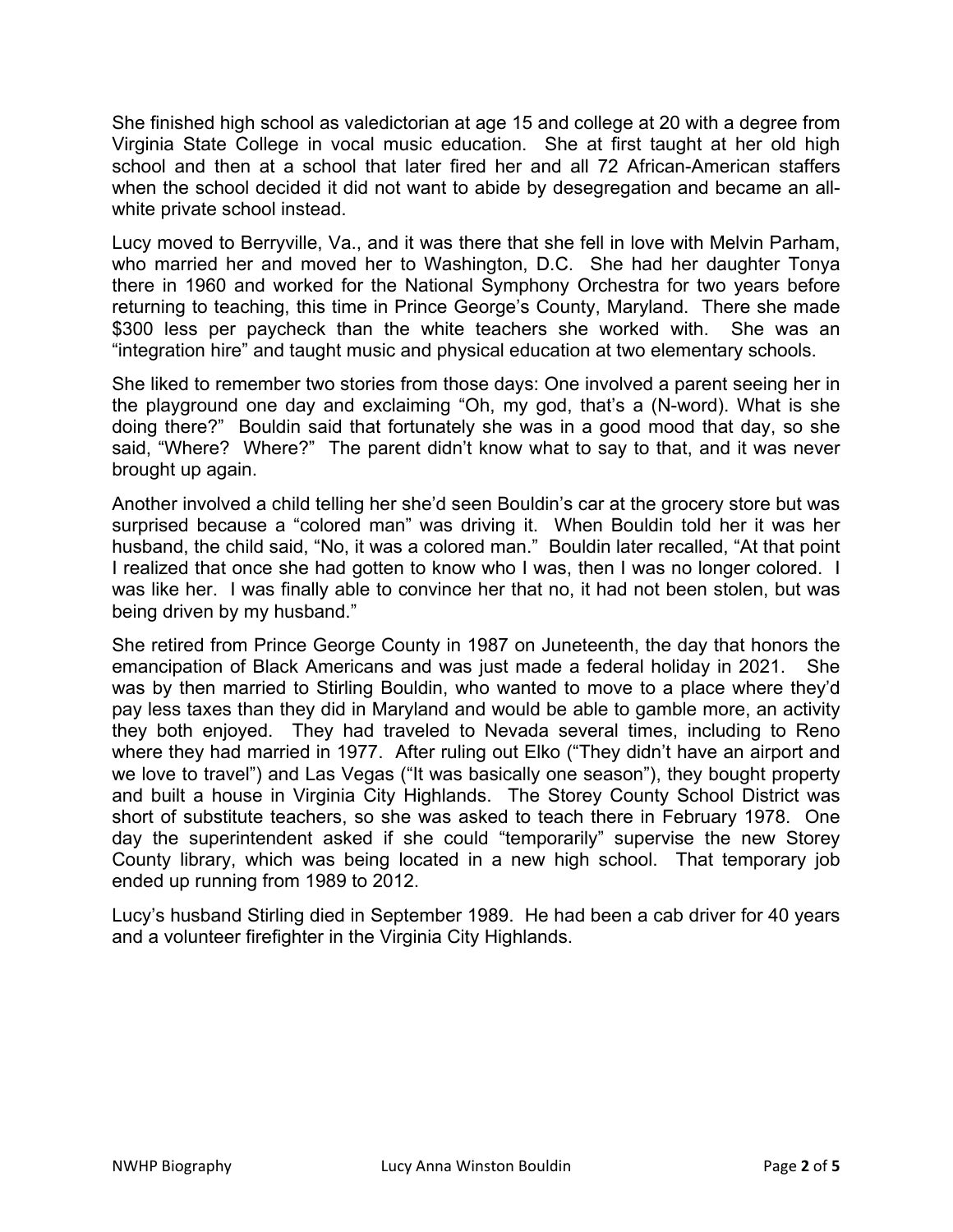

**Lucy Bouldin at the Fourth Ward School in Virginia City, Nev. for her 2014 interview.** Photo courtesy of Mona Reno.

Other personages she had met: "I enjoyed having fights, at my hairdresser, with a certain person, because we had

motivational speaker.

In a lengthy interview for "Women of Diversity: Nevada Women's Legacy," part of a project celebrating Nevada's sesquicentennial, Bouldin said her most famous student over the years was probably a shy young man in Virginia named Sugar Ray Leonard, the now-famous boxer and

the same hairdresser. My hairdresser's name was Maymie Durham. And the person I could fight with on occasion was Maya Angelou."

From a biography of Lucy: "Two believe it or nots - but true. I've danced with Bishop Desmond Tutu and met Mother Teresa!"

She also called herself not an optimist nor a pessimist, but a "factualist, not looking at everything as good or bad, but as what it is now."

In addition to her teaching and library work, Bouldin often sang and played organ for the community or at churches. She performed at such diverse events as a reception for the Nevada State Library and Archives in Carson City, "The Vietnam Wall Experience" in Reno, the Reno/Sparks NAACP Freedom Fund Banquet, and the Nevada Day Parade on a Women's Suffrage float. Since she considered the Episcopal Church central to her life, she played organ for 11 years at St. Paul's Episcopal in Virginia City and at Trinity Episcopal in Reno. She sang in the Carson City Chamber Singers for many years as well.



**Lucy Bouldin singing with the Carson Chamber Singers in 2013.** Photo from the Carson City Symphony website.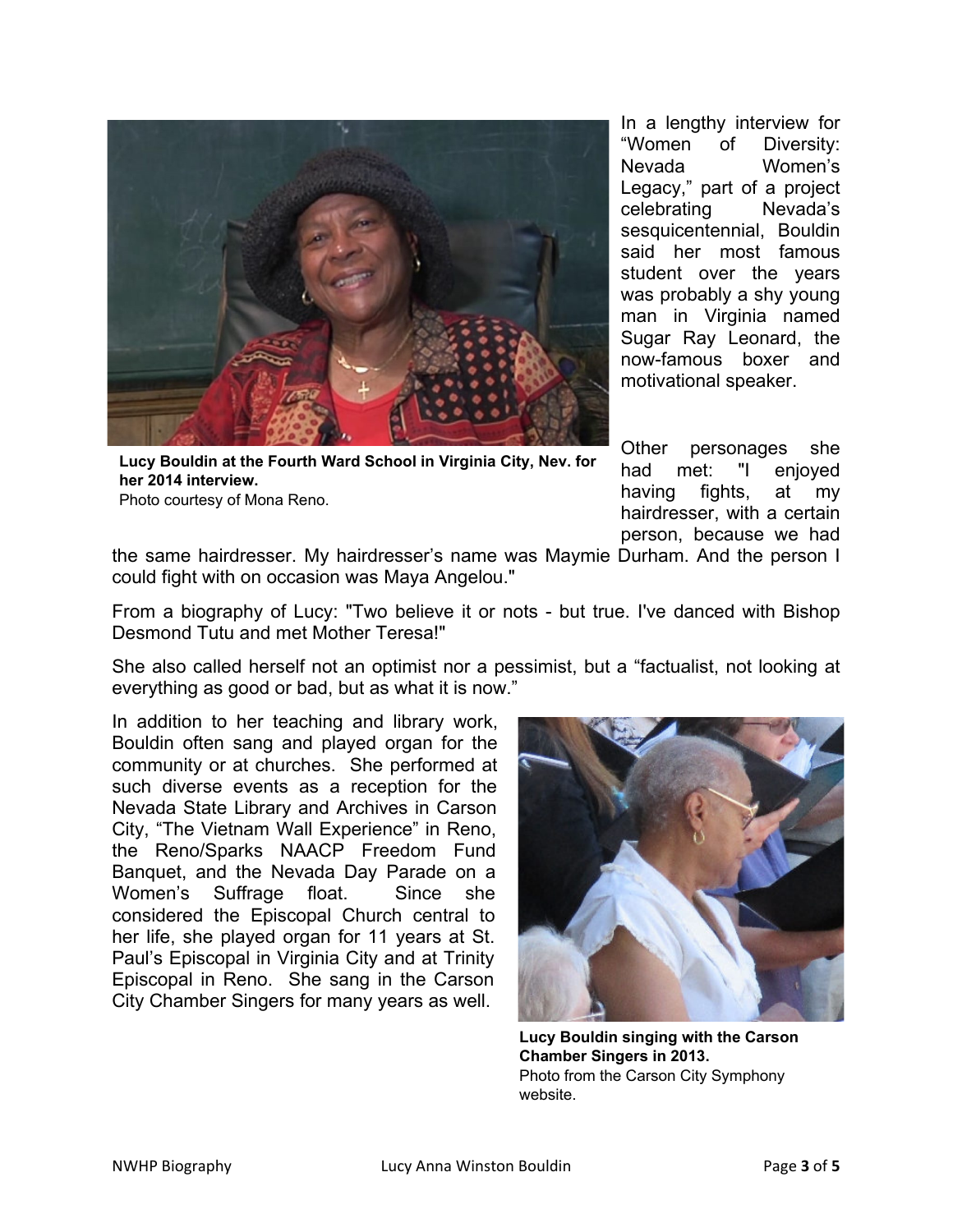Lucy Bouldin died at the age of 83 on February 9, 2021, at her home. She was buried next to her husband in Virginia City. Her daughter, Tonya Parkham, is a retired U.S. Air Force Captain.

#### **Researched by Mona Reno and written by Kitty Falcone**

**Posted July 29, 2021**

### **Sources of Information:**

Adrian, Marlene J., Gerdes, Denise M. (Eds.), "Lucy W. Bouldin, Factualist," in Storey County. *Nevada Women's Legacy-150 Years of Excellence* (pp. 89), Women of Diversity Productions Inc., 2014.

Ancestry.com. Virginia Department of Health; Richmond, Virginia; *Virginia, Births, 1864- 2016*.

Ancestry.com. Virginia Department of Health; Richmond, Virginia; *Virginia, Marriages, 1936-2014*; Roll: 101169299.

Ancestry.com. *Nevada, U.S., Marriage Index*, 1956-2005. Provo, Utah, USA: Ancestry.com Operations, Inc., 2007.

"Group celebrates women's role in history." *Reno Gazette-Journal* (Reno, Nevada), November 12, 2014, p. B6, col. 6.

"Lucy W. Bouldin, Factualist, Full Length Interview." Nevada Women's Legacy Interviews, Women of Diversity, Productions Inc., Las Vegas, Nevada. <https://www.youtube.com/watch?v=P2MMg1JsftI>Retrieved April 9, 2021.

"Photos of African-Americans in Nevada history go on display." *Reno Gazette-Journal*  (Reno, Nevada), February 5, 1998, p. 57, col. 4.

"Remembering Chamber Singer Lucy Bouldin, February 9, 2021," Carson City Symphony Home Page. Retrieved April 9, 2021.

"Rights group praises new century of progress*.*" *Reno Gazette-Journal* (Reno, Nevada), May 14, 2000, p. 25, col. 2.

"Saloon excavation provides insight in how blacks lived on Comstock." *Elko Daily Free Press* (Elko, Nevada) August 19, 2000, p. 4, col. 3.

"Stirling R. Bouldin Jr." *Reno Gazette-Journal* (Reno, Nevada), September 6, 1989, p. 28, col. 1.